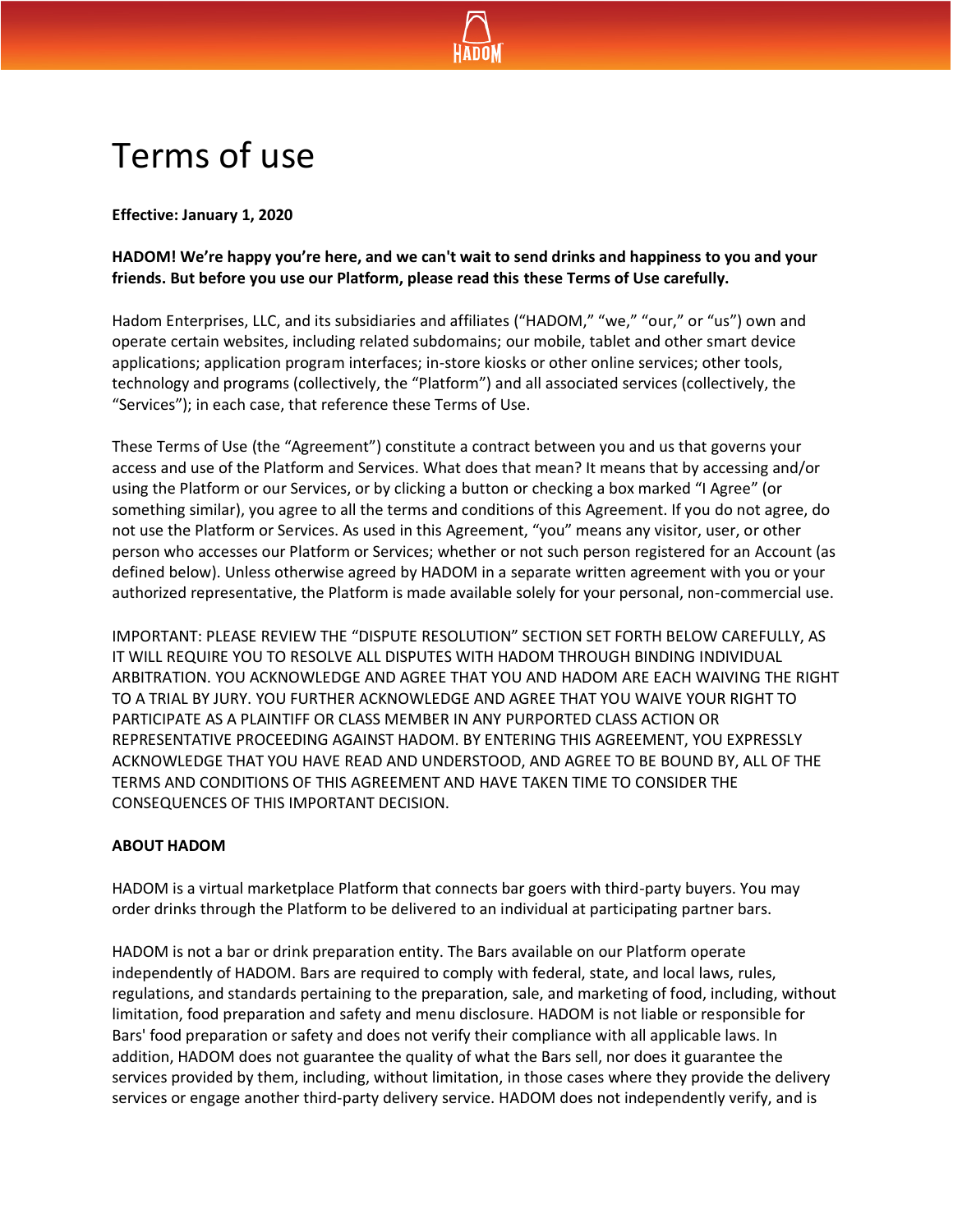

not liable for, representations made by Bars regarding their food, including, without limitation, any menu- or Bar-level descriptors or disclosures.

HADOM is not a delivery company or a common carrier. Some deliveries are provided by HADOM's network of independent delivery service providers ("Delivery Partners"). Delivery Partners have entered into agreements with HADOM which require them to comply with all applicable federal, state, and local laws, rules and regulations, including, without limitation, traffic laws, requirements of the applicable motor vehicle agency, and applicable insurance requirements. By accessing the Platform, you agree and acknowledge that Delivery Partners are solely responsible for, and HADOM shall not be liable or responsible for, the delivery services provided to you by any Delivery Partner or any subcontractors of Delivery Partners, or any acts, omissions, errors or misrepresentations made by any Delivery Partner.

#### **USING HADOM**

You may only create and hold one account on each of the separately branded properties on the Platforms (each, an "Account") for your personal use. You may have another Account if you are using the Platform for business purposes, including as part of an enterprise Account, pursuant to a separate agreement with HADOM. In consideration of the use of the Platform and the Services, you agree that you are able to create a binding legal obligation with HADOM, and you also agree to: (a) provide true, accurate, current, and complete information about yourself, and (b) maintain and promptly update the personal information you provide to keep it true, accurate, current, and complete.

The Platform may permit you to make purchases without an Account or without logging in to your Account (e.g. on our in-store kiosks). If you make a purchase in this manner, we may create an Account for you based on the information you provide to us in connection with the transaction (e.g., your payment information, name, phone number, email address, and other transaction information). If you are a minor in the jurisdiction in which you reside (generally under the age of 18), you must have the permission of, and be directly supervised by, your parent or legal guardian to use the Platform, and your parent or legal guardian must read and agree to this Agreement prior to your using the Platform. Notwithstanding the foregoing, you are not authorized to use the Platform or otherwise access the Services if you are under the age of 13. If you are using the Platform on behalf of an entity, organization, or company, you represent and warrant that you have the authority to bind that organization to this Agreement and you agree to be bound by this Agreement on behalf of that entity, organization, or company. If you provide any information that is untrue, inaccurate, not current or incomplete, including, without limitation, having an invalid or expired payment method on file, or if HADOM has reasonable grounds to suspect that any information you provide is untrue, inaccurate, not current or incomplete, HADOM has the right to block your current or future use of the Platform and/or the Services (or any portion thereof) and/or terminate this Agreement with you. If your Account is cancelled for any or no reason, you may forfeit any pending, current, or future account credits, Perks (defined below) or other promotional offers, and any other forms of unredeemed value in or associated with your Account without prior notice to you.

You are responsible for maintaining the confidentiality and security of your Account including your password and, if applicable, any password for Facebook, Google, or other third party login. You are also responsible for all activities or any other actions that occur under or that are taken in connection with your Account. You agree to: (a) immediately notify HADOM of any known or suspected unauthorized use(s) of your password or Account, or any known or suspected breach of security, including, without limitation, loss, theft, or unauthorized disclosure of your password or credit card information; and (b)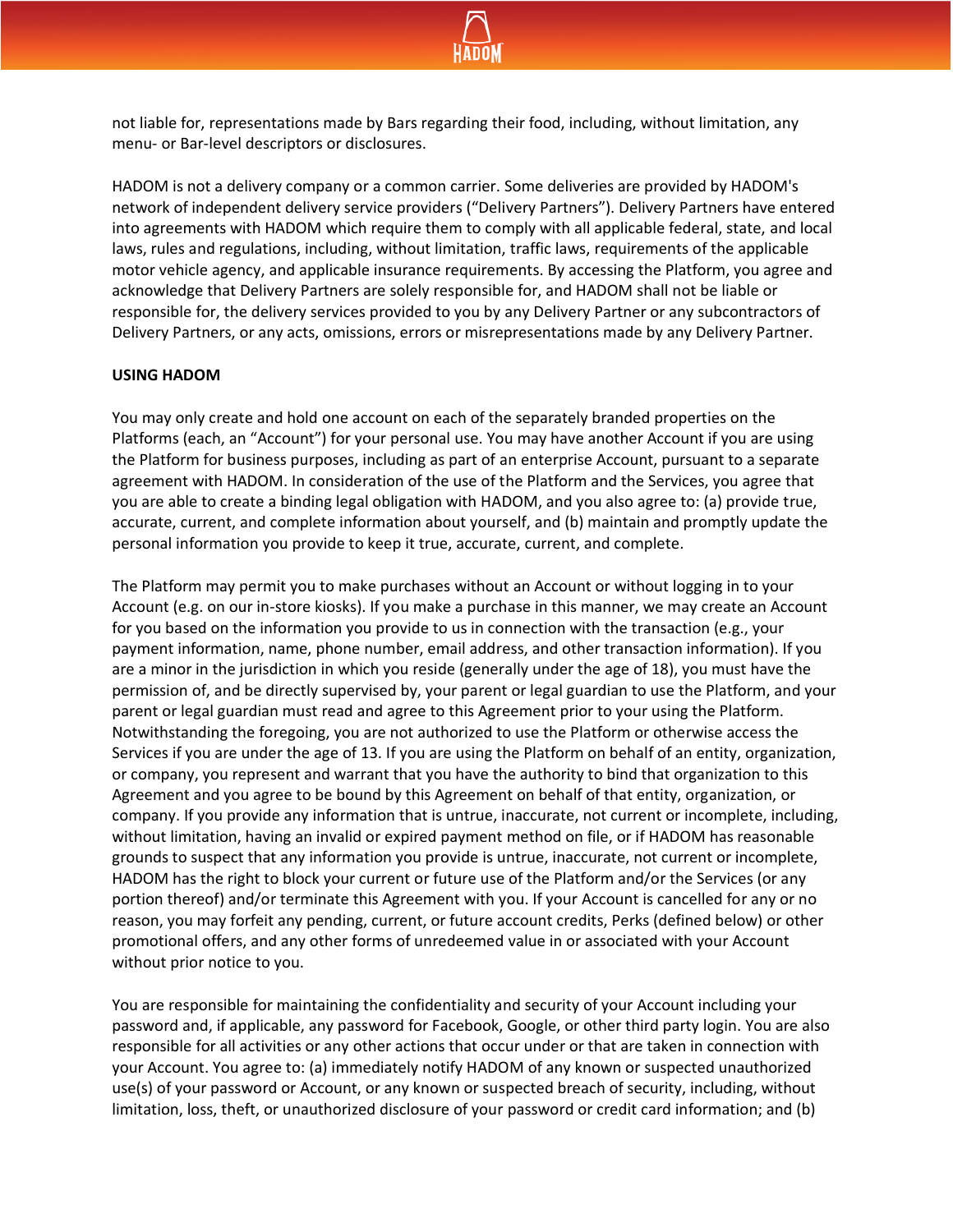

ensure that you exit from your Account at the end of each session. HADOM will not be liable for any injury, loss, or damage of any kind arising from or relating to your failure to comply with (a) and/or (b) or for any acts or omissions by you or someone else who is using your Account and/or password.

## **OUR ALCOHOLIC BEVERAGES POLICY**

If you place an order for an alcoholic beverage, you represent and warrant that you are at least 21 years of age. You also agree that our Bar Partners may withhold delivery of the alcoholic beverages if the recipient of the order appears intoxicated. If you do not comply with these terms, you agree that the alcoholic beverage(s) will not be released to the recipient, and you may forfeit the cost of such beverages.

#### **PAYMENT AND OUR CREDIT POLICY**

Certain features of the Platform, including, without limitation, the placing or receipt of orders, may require you to make certain payments, including commissions or other fees. When paid by you, these payments are final and non-refundable, unless otherwise determined by HADOM. HADOM, in its sole discretion, may offer credits or refunds on a case-by-case basis including, by way of example, in the event of an error with your order or in the amounts you were charged.

HADOM will charge, and you authorize HADOM to charge, the payment method you specify at the time of purchase. If you pay any amounts with a credit card, HADOM may seek pre-authorization of your credit card account prior to your purchase to verify that the credit card is valid and has credit available for your intended purchase. In the event HADOM advances payment for any of your orders placed via the Platform (e.g., if you sign up for a corporate account), HADOM may separately send you invoices for payment of those advanced amounts. In the event that you fail to pay such invoices within thirty (30) days of the date of such invoice (the "Payment Due Date"), you grant HADOM the right, but not the obligation, to charge the credit card you provide with your Account at any time after any Payment Due Date, unless prohibited by law. Please note, you are unable to complete checkout with only gift card information. In all events, you are required to provide another form of payment to submit an order, even if this payment method is not charged. Also, if you are a campus user and you opt to pay for a purchase with your stored-value card, on certain campuses, (i) HADOM will charge such purchase to your stored-value card and will charge any applicable fees to either your credit card or other payment on file with us, and (ii) you agree that HADOM may be unable to refund a purchase to your stored-value card and may, in its discretion, provide a refund through an alternative method.

HADOM reserves the right to establish, remove, and/or revise prices, fees, taxes, and/or surcharges for any or all services or goods obtained through the use of the Services at any time, and further reserves the right to consolidate or otherwise incorporate fees and/or surcharges into the prices listed for bar food and beverage items. HADOM may also, in its sole discretion, make Perks or other promotional offers with different features and different rates available to any or all of our users. Unless made available to you, these Perks and promotional offers will have no bearing on your obligation to pay the amounts charged. For more information on these offers, please see the "Perks" section below.

The provider of Services is set forth herein. If you are a California resident, in accordance with Cal. Civ. Code §1789.3, you may report complaints to the Complaint Assistance Unit of the Division of Consumer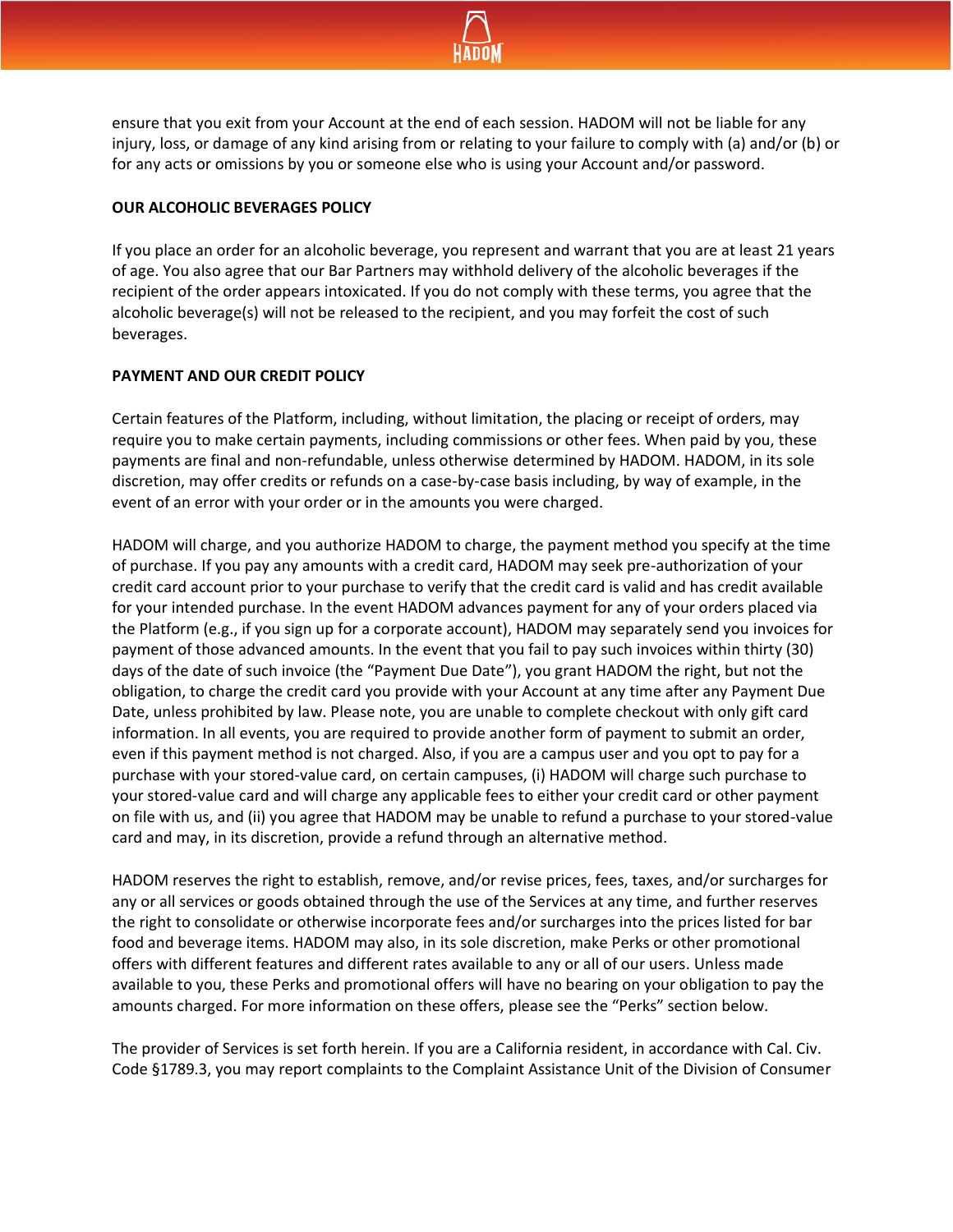

Services of the California Department of Consumer Affairs by contacting them in writing at 1625 North Market Blvd., Suite N 112 Sacramento, CA 95834, or by telephone at (800) 952-5210 or (916) 445-1254.

### **OUR MATERIALS AND LICENSE TO YOU**

With the exception of Your Content (defined below), the Platform and everything on it, including, without limitation, text, photos, videos, graphics and software, (collectively, the "Materials") is owned by or licensed to HADOM. The Platform and the Materials are protected by copyright, trademark, trade dress, domain name, patent, trade secret, international treaties, and/or other intellectual or proprietary rights and laws of the United States and other countries. Except as otherwise indicated on the Platform and except for the intellectual property of other companies that are displayed on the Platform, all intellectual property, such as trademarks, service marks, logos, trade dress, and trade names are proprietary to HADOM, including, without limitation, HADOM; HADOM for Work; HADOM for Bars; Have A Drink On Me; hadom.com, hadomenterprises.com, and haveadrinkonme.com trade dress. Accordingly, you are not authorized to download any content from the Platform, including, without limitation, the Materials, and if you do, HADOM will not be responsible in any way for any damage to your computer system or loss of data that results from such download. Please also be advised that HADOM enforces its intellectual property rights to the fullest extent of the law.

Subject to your compliance with this Agreement, we grant you a limited, non-exclusive, nontransferable, non-sublicensable, and revocable license to access and use the Platform for your personal and noncommercial use, solely as expressly permitted by this Agreement and subject to all the terms and conditions of this Agreement, all applicable intellectual property laws, and any Additional Terms (as defined below) contained on the Platform. Any other use of the Platform is strictly prohibited. Nothing contained on the Platform and/or Materials should be interpreted as granting to you any license or right to use any of the Materials (other than as provided herein) and/or third-party proprietary content on the Platform without the express written permission of HADOM or the relevant third-party owner, as applicable. Any rights not expressly granted herein are reserved by HADOM and HADOM's licensors.

#### **YOUR CONTENT AND CONDUCT**

#### I. Your Conduct

By accessing the Platform or the Services, you agree:

- to comply with the Agreement and all applicable laws, rules and regulations in connection with your use of the Platform and Services, including, without limitation, laws regarding online conduct and Your Content (as defined below);
- not to use the Platform or Services for any commercial or other purposes that are not expressly permitted by this Agreement or in a manner that falsely implies our endorsement, partnership or otherwise misleads others as to your affiliation with us;
- not to access the Platform or Services using a third party's account/registration without the express consent of the Account holder and not to attempt to impersonate another user or person;
- not to avoid, bypass, remove, deactivate, impair, descramble, or attempt, through any means, to circumvent any technological measure implemented by HADOM to protect the Platform, or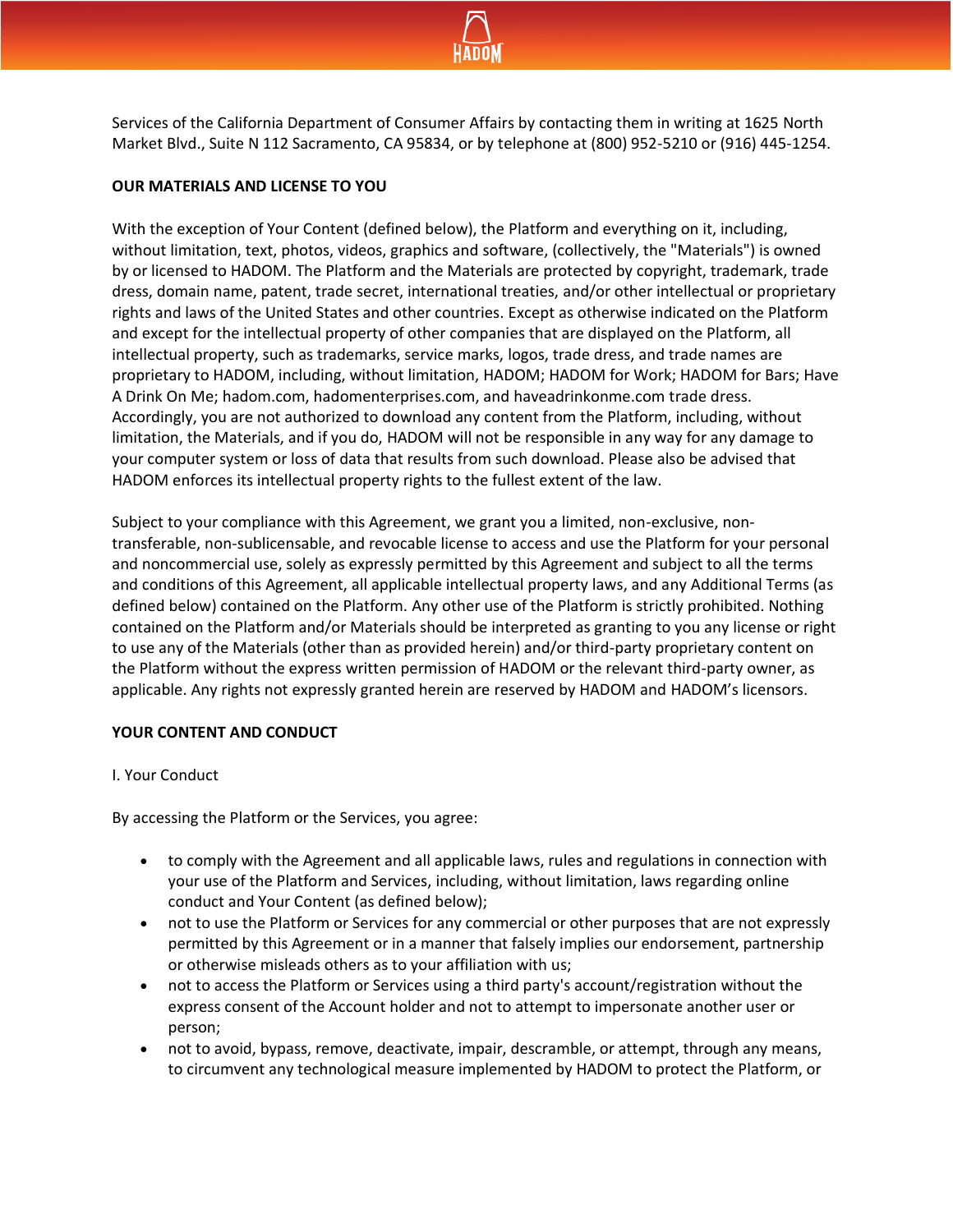

otherwise attempt to gain unauthorized access to any part of the Platform and/or any Service, other Account, computer system, and/or network connected to any HADOM server;

- not to use the Platform or Services in any manner that could damage, disable, overburden, and/or impair the Platform, any HADOM server, or the network(s) connected to any HADOM server, and/or interfere with any other party's use and enjoyment of the Platform;
- not to advertise to, or solicit, any user, Bar, or other business to buy or sell any products or services, or use any information obtained from the Platform or the Services in order to contact, solicit, or advertise or sell to any user, Bar, or other business, in each case, unless specifically authorized in writing by HADOM;
- not to deep-link to or frame the Platform and/or access the Platform manually and/or with any robot, spider, web crawler, extraction software, automated process, and/or device or other means to scrape, copy, and/or monitor any portion of the Platform and/or any Materials and/or other content on the Platform, unless specifically authorized in writing by HADOM;
- not to conduct any scraping, indexing, surveying, data mining, or any other kind of systematic retrieval of data or other content from the Platform;
- not to create or compile, directly or indirectly, any collection, compilation, database, or directory from the Platform or Materials;
- not to create Bar reviews or blog entries for or with any commercial or other purpose or intent that does not in good faith comport with the purpose or spirit of the Platform;
- not to copy, publish, or redistribute any coupon or discount code or act in bad faith in an attempt to manipulate or gain an unintended commercial benefit from incentive offers;
- not to harass, annoy, intimidate, or threaten any HADOM employees, contractors, or agents engaged in providing any portion of the Services;
- not to engage in any criminal or tortious activity, including, without limitation, fraud, spamming (including, without limitation, by email or instant message), sending of viruses or other harmful files, copyright infringement, patent infringement, or theft of trade secrets or otherwise deleting the copyright or other proprietary rights notice from any of Your Content (as defined below) or from any portion of the Platform or the Services;
- not to rent, lease, redistribute, sell, sublicense, decompile, reverse engineer, disassemble, or otherwise reduce the Platform and/or the Materials, in whole or in part, to a human-perceivable form for any purpose, including, without limitation, to build a product and/or service competitive with the Platform and its Services; and
- not to disrupt, interfere with, or otherwise harm or violate the security of the Platform, or any Services, system resources, accounts, passwords, servers or networks connected to or accessible through the Platform or affiliated or linked sites (including, without limitation, those of our Bar).

You agree to comply with the above conduct requirements, and agree not assist or permit any person in engaging in any conduct that does not comply with the above conduct. Further, you agree that the consequences of commercial use or re-publication of Your Content or Materials from the Platform or other violations of the foregoing proscriptions may be so serious and incalculable that monetary compensation may not be a sufficient or appropriate remedy, and that HADOM will be entitled to temporary and permanent injunctive relief to prohibit such use or activity without the need to prove damages.

## II. Content You Provide

HADOM may provide you with interactive opportunities (i) on the Platform, including, without limitation, features such as user ratings and reviews, saved favorites, liked items and bookmarked Bars,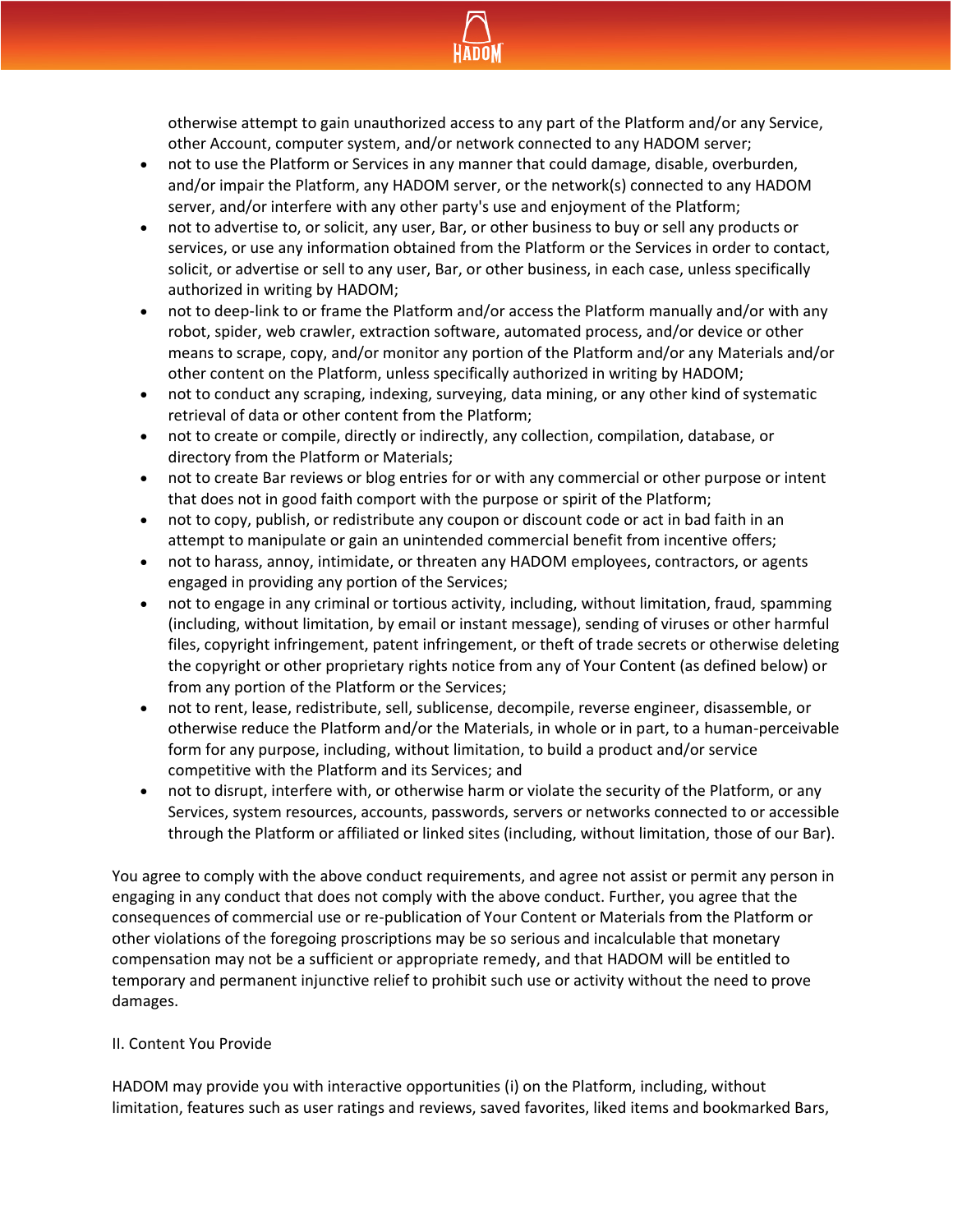

user profiles and pictures, as well as (ii) through other communications with you, including, without limitation, through text ("SMS") or multimedia ("MMS") messages (collectively, "Interactive Areas"). You represent and warrant that you are the owner of and/or otherwise have the right to provide all information, comments, reviews, ratings, photographs and/or other materials and/or content that you submit, upload, post, publish, and/or otherwise make available to HADOM through the Platform or otherwise in connection with your use of our Services, including, without limitation, information and materials provided or made available in connection with any Facebook, Google, or other third party login ("Your Content"). Your Content includes, without limitation, your username and/or other user profile information such as your ratings history and how long you have been a HADOM diner, textual, visual, or audio content and information, whether transmitted via the Platform, SMS or MMS message, or otherwise.

#### III. Use of Your Content

You grant HADOM an irrevocable, transferable, paid up, royalty-free, perpetual, non-exclusive worldwide sublicensable license to use, copy, display, publish, modify, remove, publicly perform, translate, create derivative works from, distribute, and/or otherwise use Your Content in connection with HADOM's or its partners' or affiliates' business and in all forms of media now known or hereafter invented (collectively, the "Uses"). The Uses include, without limitation, use of your username and/or other user profile information such as your ratings history and how long you have been a HADOM diner, to attribute Your Content to you on the Platform, including in Interactive Areas and other public areas on our Platform, or otherwise in connection with our Services. All Uses will be made without notification to and/or approval by you and without the requirement of payment to you or any other person or entity. Further, if you provide any suggestions, input, or other feedback relating to the Platform or the Services we provide (collectively, the "Feedback"), HADOM shall have the right to freely and fully exercise and exploit the Feedback in connection with our business or the business of our partners or affiliates, without notice to, approval by, or compensation to you. Accordingly, you hereby grant HADOM a royalty-free, perpetual, irrevocable, transferable, sublicensable, worldwide, nonexclusive license to all rights necessary to incorporate and use the Feedback for any purpose.

You further understand and agree that you may be exposed to third-party content that is inaccurate, objectionable, inappropriate for children, or otherwise unsuited to your purpose. HADOM and its parents, subsidiaries, affiliates, and each of their officers, directors, employees, successors, assigns, licensors, licensees, designees, business partners, contractors, agents and representatives (collectively, the "Released Parties") will not be responsible for, and you hereby expressly release the Released Parties from any and all liability for the action of any and all third parties with respect to Your Content, or for any damages you allege to incur as a result of or relating to any third-party content.

#### IV. Conduct within Interactive Areas

By transmitting Your Content, you agree to follow the standards of conduct below, and any additional standards that may be stated on the Platform. We expect your cooperation in upholding our standards. You are responsible for all of Your Content. You agree that Your Content will not:

- be unlawful, harmful to adults or minors, threatening, abusive, harassing, tortious, defamatory, vulgar, obscene, profane, offensive, invasive of another's privacy, hateful, and/or racially, ethnically, and/or otherwise objectionable;
- have a commercial, political, or religious purpose;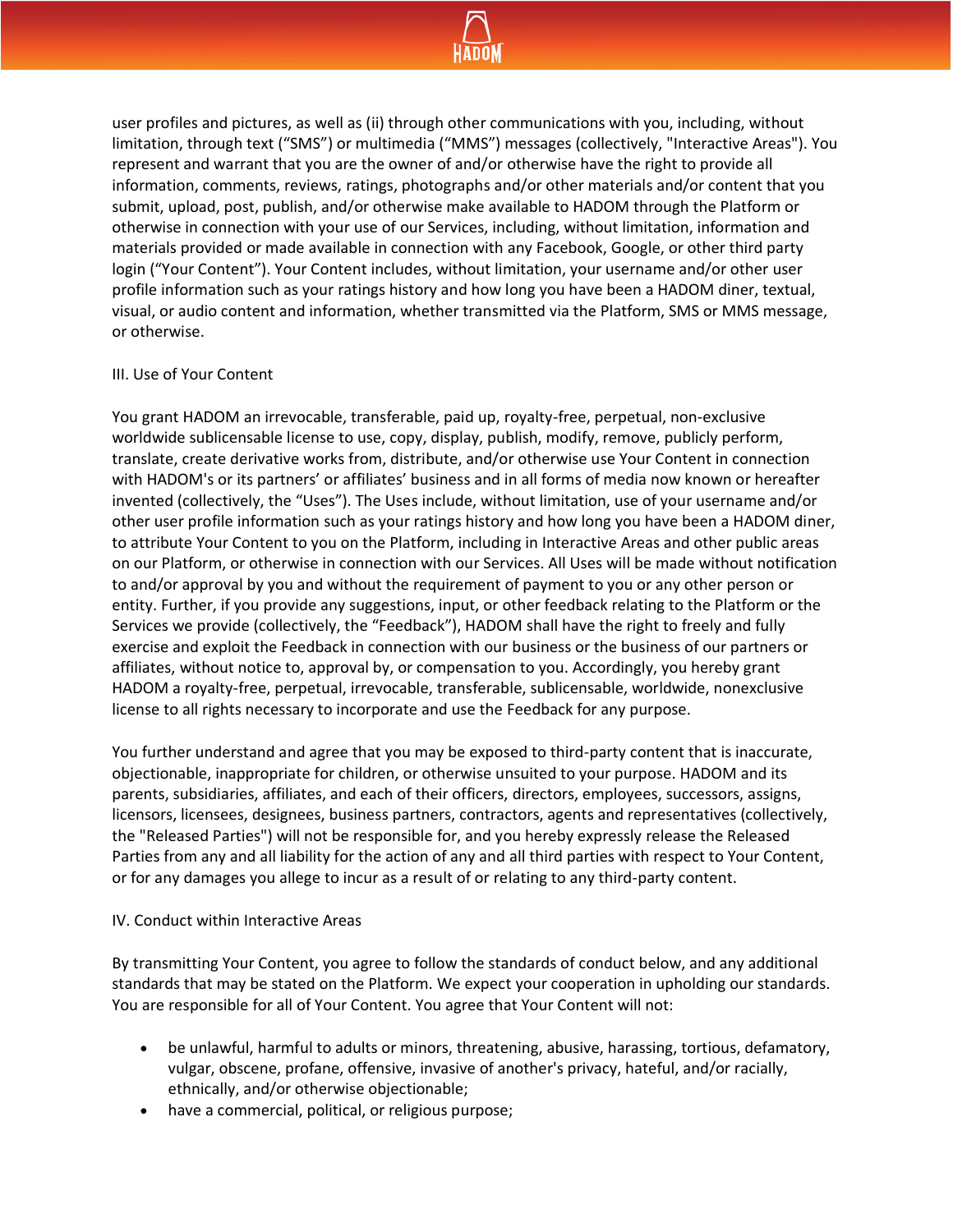

- be false, misleading, and/or not written in good faith;
- infringe any patent, trademark, trade secret, copyright, right of privacy and/or publicity, and/or other proprietary rights of any person and/or entity;
- be illegal and/or promote illegal activity;
- contain unauthorized advertising and/or solicits users to a business other than those on the Platform; and/or
- be intended to interrupt, destroy, or limit the functionality or integrity of any computer software, hardware, or Materials on the Platform or other websites.

We do our best to encourage civility and discourage disruptive communication on the Platform. We also do our best to discourage communications that incite others to violate our standards. HADOM may monitor any and all use of the Platform, including, without limitation, interactions between our users; however, we are under no obligation to do so. We may manage the Platform in a manner intended to protect our property and rights and to facilitate the proper functioning of the Platform. If any of Your Content or conduct on our Platform violates our standards, or any other terms of this Agreement; or interferes with other peoples' enjoyment of the Materials or our Platform or Services; or is inappropriate in our judgment; we reserve the right, in our sole discretion and without notice to you, (i) to change, delete or remove, in part or in full, any of Your Content, and (ii) to terminate or suspend access to any Interactive Areas or any other part of our Platform. HADOM will cooperate with local, state, and/or federal authorities to the extent required by applicable law in connection with Your Content.

## V. Ratings and Reviews

The Platform and other Interactive Areas may allow you to rate (each, a "Rating") and post reviews (each, a "Review") of Bars. Such Ratings and Reviews are considered Your Content and are governed by the terms and conditions of this Agreement. Ratings and Reviews are not endorsed by HADOM, and do not represent the views of HADOM or of any affiliate or partner of HADOM. HADOM does not assume liability for Ratings and Reviews or for any claims, liabilities, or losses resulting from any Ratings and Reviews. We strive to maintain a high level of integrity with our Ratings and Reviews and other aspects of Your Content. Therefore, all Ratings and Reviews must comply with the following criteria: (1) before posting a Rating or Review, you must have had first-hand experience with the Bar within the 7-day period prior to your review; (2) you may not have a proprietary or other affiliation with either the Bar or any of its competitors; (3) you may not draw any legal conclusions regarding the Bars' products, services, or conduct; and (4) your review must otherwise comply with the terms of this Agreement. Any Rating and/or Review that we determine, in our sole discretion, could diminish the integrity of the Ratings and Reviews, the Materials and/or the Platform may be removed or excluded by us without notice.

## **COMMUNICATIONS & TEXT MESSAGES**

By voluntarily providing your cell phone number to HADOM, you agree that HADOM may contact you by telephone, SMS, or MMS messages at that phone number, and you hereby consent to receiving such communications for transactional, operational, or informational purposes. You understand and consent that such messages may be sent using an automatic telephone dialing system. You may unsubscribe from receiving text messages from HADOM at any time. To revoke your consent to receiving SMS or MMS messages from HADOM, please follow the unsubscribe procedures described below.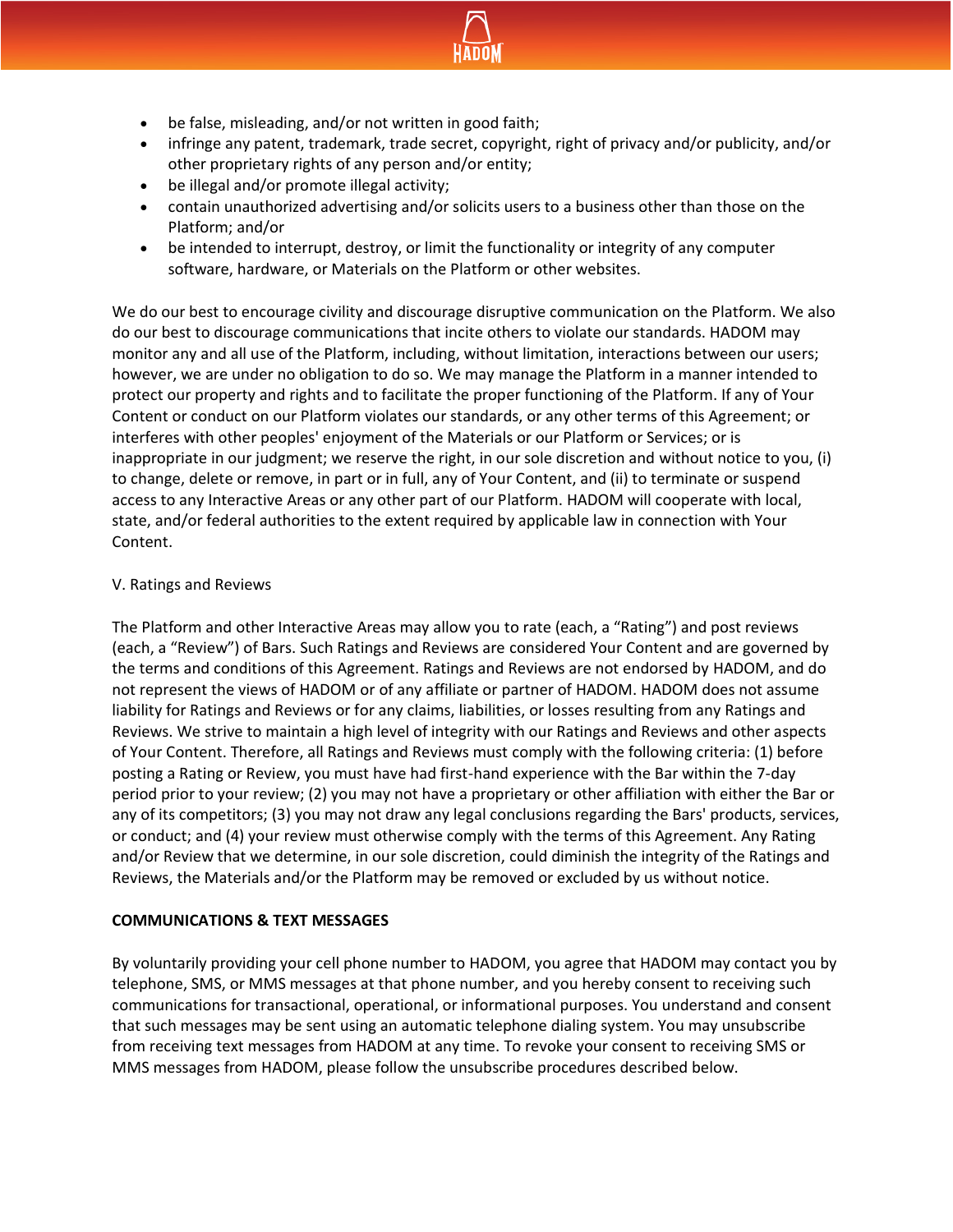

When placing orders through the Platform, you may receive two or more order status messages from HADOM about each order. To unsubscribe from order-related messages, just reply "STOP" to the number sending the message. To resubscribe, text "START" to the same number from the phone number associated with your account. If you need assistance, text "HELP". Please note that unsubscribing from one of the branded properties in our Platform will not automatically unsubscribe you from another separately branded property in our Platform. For example, if you unsubscribe from HADOM order-related messages, you may still receive order-related messages when you place an order through Seamless, unless you also unsubscribe from Seamless order-related messages.

Additionally, you may receive messages from HADOM following receipt of a completed order soliciting feedback and/or other information relating to the order. You may unsubscribe from all such feedback messages by replying "STOP" to the number sending the feedback messages. To resubscribe, text "START" to the number sending the feedback messages using the phone number associated with your account. Please note that unsubscribing from such feedback texts will not prevent you from receiving texts from HADOM, the Bar, or your delivery person regarding your order or its delivery unless you also text "STOP" to the number sending the order-related messages, and even in such event, you may still receive individual texts from the Bar or your delivery person to enable successful delivery of your order.

You may also receive text messages in response to certain Customer Care requests. To unsubscribe from Customer Care messages, just reply to the message by texting "STOP" to the number sending the message.

If you unsubscribe from receiving text messages from HADOM through the process described above, you may continue to receive text messages for a short period while HADOM processes your request(s). If you change or deactivate the phone number you provided to HADOM, you have an affirmative obligation to update your account information and the phone number(s) attached to your account to prevent us from inadvertently communicating with anyone who acquires any phone number(s) previously attributed to you, and any new phone number(s) you attach to your account may receive HADOM's standard SMS or MMS messages unless you also unsubscribe via the above procedures.

Standard data and message rates may apply for SMS and MMS alerts, whether you send or receive such messages. Please contact your mobile phone carrier for details. Your mobile phone carrier (e.g., T-Mobile, AT&T, Verizon, etc.) is not liable for delayed or undelivered messages. If you require assistance, please call our Customer Care team at 1-201-835-6253.

#### **ADDITIONAL TERMS FOR MOBILE APPLICATIONS**

We may make available software to access HADOM's websites, technology platforms, and related online and mobile services via a mobile device ("Mobile Applications"). To use any Mobile Application, you must use a mobile device that is compatible with that Mobile Application. HADOM does not warrant that any Mobile Application will be compatible with your mobile device. You may use mobile data in connection with the Mobile Applications and may incur additional charges from your wireless provider for these services. You agree that you are solely responsible for any such charges. HADOM hereby grants you a non-exclusive, non-transferable, revocable license to use a compiled code copy of the Mobile Applications for one Account on a mobile device owned or leased solely by you, for your personal use. You acknowledge that HADOM may from time to time issue upgraded versions of the Mobile Applications, and may automatically electronically upgrade the version of any Mobile Applications that you are using on your mobile device. You consent to such automatic upgrading on your mobile device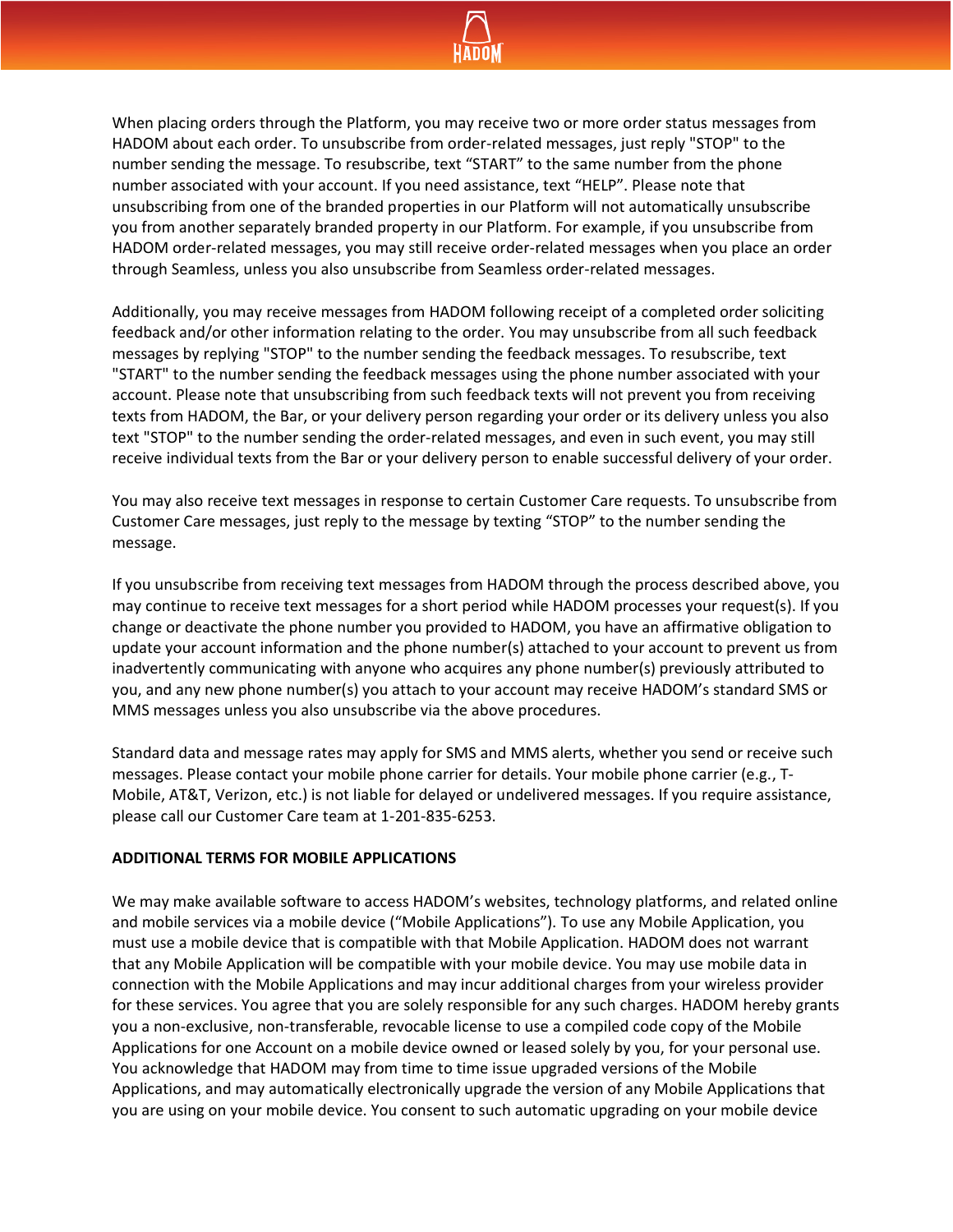

and agree to timely upgrade the Mobile Application in the event there is no automatic update. You further agree that the terms and conditions of this Agreement will apply to all upgrades to the Mobile Applications. Any third party code that may be incorporated in the Mobile Applications is covered by the applicable open source or third party license EULA, if any, authorizing use of such code. The foregoing license grant is not a sale of the Mobile Applications or any copy thereof, and HADOM or its third party partners or suppliers retain all right, title, and interest in the Mobile Applications (and any copy thereof). Any attempt by you to transfer any of the rights, duties, or obligations hereunder, except as expressly provided for in this Agreement, is void. HADOM reserves all rights not expressly granted under this Agreement with respect to the Mobile Applications and otherwise. If any Mobile Application is being acquired on behalf of the United States Government, then the following provision applies: The Mobile Application will be deemed to be "commercial computer software" and "commercial computer software documentation," respectively, pursuant to DFAR § 227.7202 and FAR § 12.212, as applicable. Any use, reproduction, release, performance, display, or disclosure of the Platform and any accompanying documentation by the U.S. Government will be governed solely by this Agreement and is prohibited except to the extent expressly permitted by this Agreement. The Mobile Applications originate in the United States, and are subject to United States export laws and regulations. The Mobile Applications may not be exported or re-exported to certain countries or those persons or entities prohibited from receiving exports from the United States. In addition, the Mobile Applications may be subject to the import and export laws of other countries. You agree to comply with all United States and foreign laws related to use of the Mobile Applications and the Platform.

The following applies to any Mobile Application you acquire from the Apple App Store ("Apple-Sourced Software"): You acknowledge and agree that this Agreement is solely between you and HADOM, not Apple, Inc. ("Apple") and that Apple has no responsibility for the Apple-Sourced Software or content thereof. Your use of the Apple-Sourced Software must comply with the App Store Terms of Service. You acknowledge that Apple has no obligation whatsoever to furnish any maintenance and support services with respect to the Apple-Sourced Software. In the event of any failure of the Apple-Sourced Software to conform to any applicable warranty, you may notify Apple, and Apple will refund to you the purchase price for the Apple-Sourced Software; to the maximum extent permitted by applicable law, Apple will have no other warranty obligation whatsoever with respect to the Apple-Sourced Software, and any other claims, losses, liabilities, damages, costs, or expenses attributable to any failure to conform to any warranty will be solely governed by this Agreement and any law applicable to HADOM as provider of the software. You acknowledge that Apple is not responsible for addressing any of your claims or those of any third party relating to the Apple-Sourced Software or your possession and/or use of the Apple-Sourced Software, including, but not limited to: (i) product liability claims; (ii) any claim that the Apple-Sourced Software fails to conform to any applicable legal or regulatory requirement; and (iii) claims arising under consumer protection or similar legislation; and all such claims are governed solely by this Agreement and any law applicable to HADOM as provider of the software. You acknowledge that, in the event of any third-party claim that the Apple-Sourced Software or your possession and use of that Apple-Sourced Software infringes that third party's intellectual property rights, HADOM, not Apple, will be solely responsible for the investigation, defense, settlement, and discharge of any such intellectual property infringement claim to the extent required by this Agreement. You and HADOM acknowledge and agree that Apple, and Apple's subsidiaries, are third party beneficiaries of this Agreement as it relates to your license of the Apple-Sourced Software, and that, upon your acceptance of the terms and conditions of this Agreement, Apple will have the right (and will be deemed to have accepted the right) to enforce this Agreement against you as a third-party beneficiary as it relates to your license of the Apple-Sourced Software.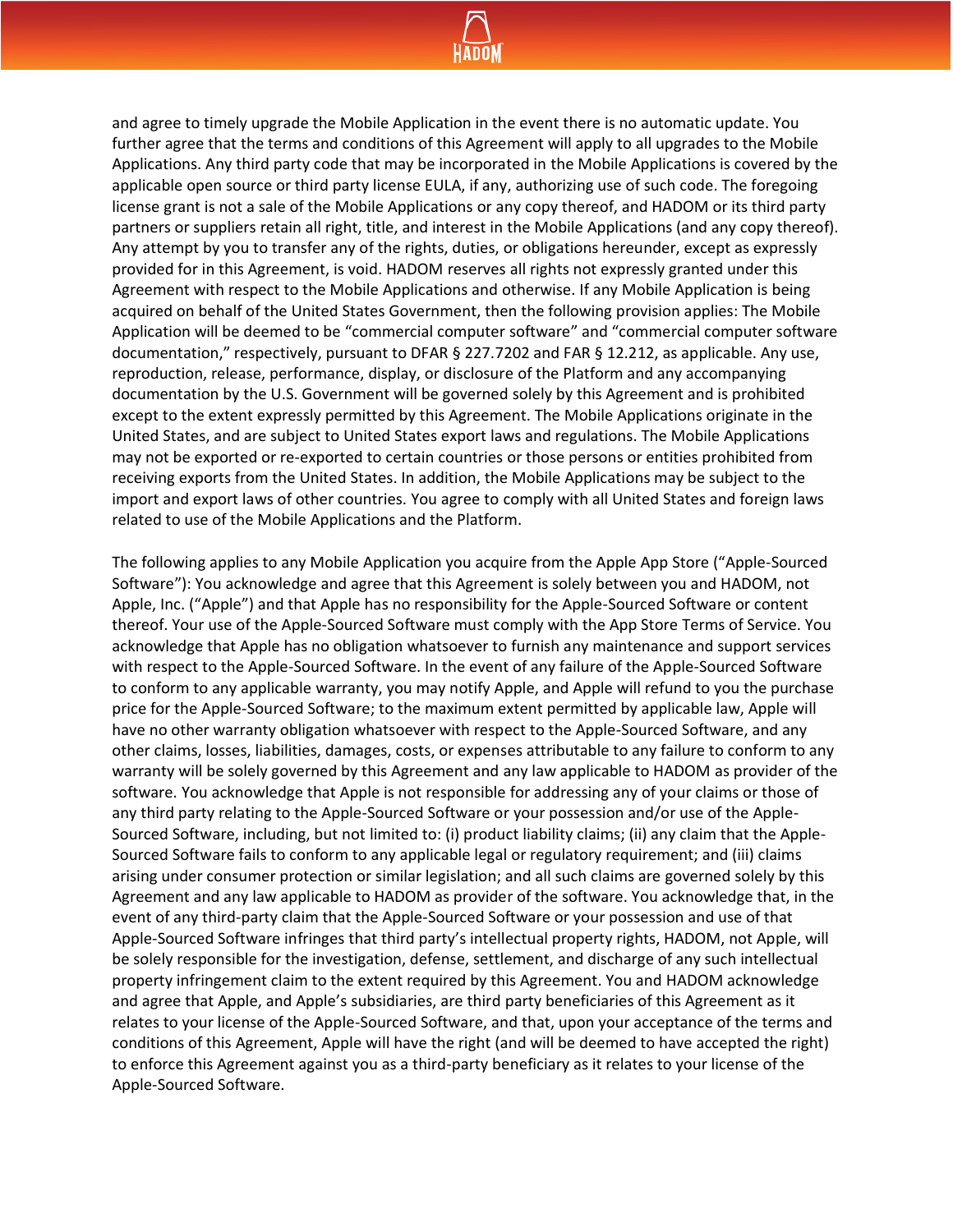

The following applies to any Mobile Applications you acquire from the Google Play Store ("Google-Sourced Software"): (i) you acknowledge that the Agreement is between you and HADOM only, and not with Google, Inc. ("Google"); (ii) your use of Google-Sourced Software must comply with Google's thencurrent Google Play Store Terms of Service; (iii) Google is only a provider of the Google Play Store where you obtained the Google-Sourced Software; (iv) HADOM, and not Google, is solely responsible for its Google-Sourced Software; (v) Google has no obligation or liability to you with respect to Google-Sourced Software or the Agreement; and (vi) you acknowledge and agree that Google is a third-party beneficiary to the Agreement as it relates to HADOM's Google-Sourced Software.

#### **DISCLAIMER**

THE PLATFORM, THE SERVICES, THE MATERIALS, AND ALL OTHER CONTENT ON THE PLATFORM ARE PROVIDED "AS IS" AND "AS AVAILABLE" AND WITHOUT WARRANTIES OF ANY KIND, EITHER EXPRESS OR IMPLIED, UNLESS OTHERWISE SPECIFIED IN WRITING. TO THE FULLEST EXTENT PERMISSIBLE BY APPLICABLE LAW, THE RELEASED PARTIES DISCLAIM, WITH RESPECT TO THE SERVICES, THE PLATFORM, THE MATERIALS AND ALL OTHER CONTENT ON THE PLATFORM, ALL WARRANTIES, EXPRESS OR IMPLIED, STATUTORY OR OTHERWISE, INCLUDING, BUT NOT LIMITED TO IMPLIED WARRANTIES OF MERCHANTABILITY, FITNESS FOR A PARTICULAR PURPOSE AND NON-INFRINGEMENT. HADOM DOES NOT REPRESENT OR WARRANT THAT THE PLATFORM, THE SERVICES, THE MATERIALS AND/OR THE OTHER CONTENT ON THE PLATFORM WILL BE SECURE, UNINTERRUPTED, AND/OR ERROR-FREE, THAT DEFECTS WILL BE CORRECTED, AND/OR THAT THE PLATFORM, THE SERVICES, THE MATERIALS, AND/OR OTHER CONTENT ON THE PLATFORM ARE FREE FROM VIRUSES OR OTHER HARMFUL COMPONENTS. HADOM DOES NOT WARRANT OR MAKE ANY REPRESENTATIONS REGARDING THE USE OR THE RESULTS OF THE USE OF THE PLATFORM, THE SERVICES, THE MATERIALS, AND/OR ANY OTHER CONTENT ON THE PLATFORM IN TERMS OF THEIR CORRECTNESS, ACCURACY, RELIABILITY, TIMELINESS, COMPLETENESS, CURRENTNESS, OR OTHERWISE, INCLUDING, WITHOUT LIMITATION, THE SAFETY, QUALITY, AND/OR TIMING OF A DELIVERY ORDERED ON THE PLATFORM, AND/OR THE FOOD OR OTHER PRODUCTS DELIVERED. YOU (AND NOT HADOM) ASSUME THE ENTIRE COST OF ALL NECESSARY SERVICING, REPAIR, OR CORRECTION RELATING TO YOUR USE OF THE PLATFORM, THE SERVICES, THE MATERIALS, AND/OR OTHER CONTENT ON THE PLATFORM. APPLICABLE LAW MAY NOT ALLOW THE EXCLUSION OF IMPLIED WARRANTIES, SO THE ABOVE EXCLUSION MAY NOT FULLY APPLY TO YOU.

HADOM SHALL NOT BE LIABLE FOR DELAY OR FAILURE IN PERFORMANCE RESULTING FROM CAUSES BEYOND HADOM'S REASONABLE CONTROL, INCLUDING, WITHOUT LIMITATION, DELAYS AND OTHER PROBLEMS INHERENT IN THE USE OF THE INTERNET AND ELECTRONIC COMMUNICATIONS. HADOM IS NOT RESPONSIBLE FOR ANY DELAYS, DELIVERY FAILURES, OR OTHER DAMAGE RESULTING FROM SUCH PROBLEMS.

HADOM RELIES UPON RESTAURANTS AND OTHER THIRD-PARTY FOOD AND BEVERAGE PROVIDERS TO PROVIDE ACCURATE ALLERGEN AND DIETARY INFORMATION AND GENERAL PRODUCT SAFETY. HADOM DOES NOT REPRESENT OR WARRANT THAT THE INFORMATION ACCESSIBLE THROUGH THE SERVICE IS ACCURATE, COMPLETE, RELIABLE, CURRENT, OR ERROR-FREE, INCLUDING, WITHOUT LIMITATION, MENUS, NUTRITIONAL AND ALLERGEN INFORMATION, PHOTOS, FOOD QUALITY OR DESCRIPTIONS, PRICING, HOURS OF OPERATION, OR REVIEWS. ALL CONTENT IS PROVIDED FOR INFORMATIONAL PURPOSES ONLY. THE RELIANCE ON ANY INFORMATION PROVIDED THROUGH THE SERVICE IS SOLELY AT YOUR OWN RISK, INCLUDING, WITHOUT LIMITATION, NUTRITIONAL AND ALLERGEN INFORMATION.

#### **LIMITATION OF LIABILITY**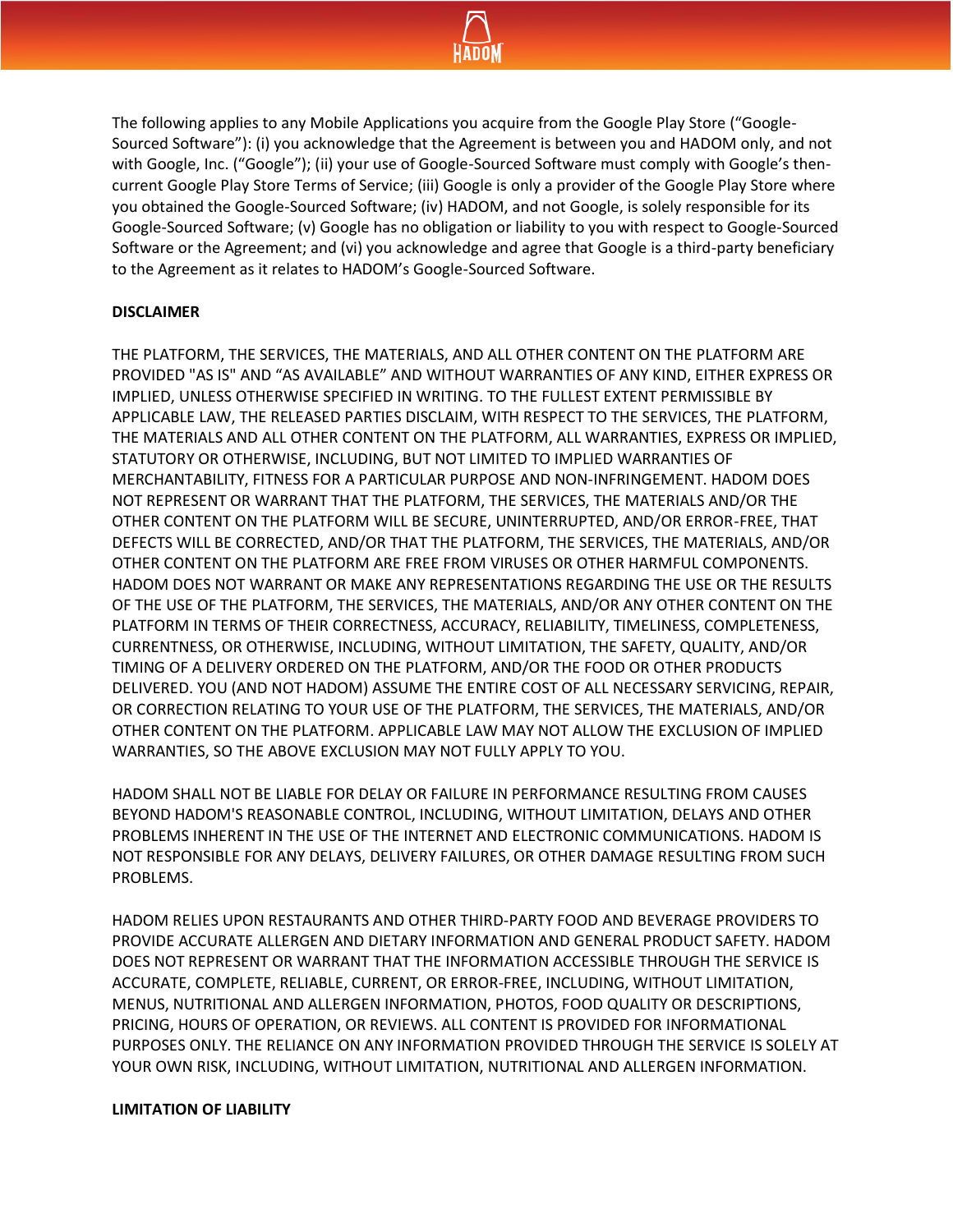

TO THE FULLEST EXTENT PERMISSIBLE BY APPLICABLE LAW, IN NO EVENT SHALL HADOM BE LIABLE TO YOU FOR ANY INDIRECT, SPECIAL, INCIDENTAL, PUNITIVE, EXEMPLARY, OR CONSEQUENTIAL DAMAGES, OR ANY LOSS OR DAMAGES WHATSOEVER (INCLUDING PERSONAL INJURY, LOSS OF DATA, REVENUE, PROFITS, REPUTATION, USE, OR OTHER ECONOMIC ADVANTAGE), EVEN IF HADOM HAS BEEN PREVIOUSLY ADVISED OF THE POSSIBILITY OF SUCH DAMAGES, ARISING OUT OF A WARRANTY, CONTRACT, NEGLIGENCE, TORT, OR OTHER ACTION THAT IN ANY MANNER ARISES OUT OF OR IN CONNECTION WITH THE USE OF, INABILITY TO USE, PERFORMANCE OF, OR SERVICES PROVIDED ON OR THROUGH THE PLATFORM OR BY HADOM. HADOM ASSUMES NO RESPONSIBILITY AND SHALL NOT BE LIABLE FOR ANY DAMAGES TO, OR VIRUSES THAT MAY INFECT, YOUR COMPUTER EQUIPMENT OR OTHER PROPERTY ON ACCOUNT OF YOUR ACCESS TO, USE OF, BROWSING OF, OR DOWNLOADING OF ANY MATERIAL FROM THE PLATFORM. HADOM ASSUMES NO RESPONSIBILITY OR LIABILITY IN ANY MANNER ARISING OUT OF OR IN CONNECTION WITH ANY INFORMATION, CONTENT, PRODUCTS, SERVICES, OR MATERIAL AVAILABLE ON OR THROUGH THE PLATFORM, AS WELL AS ANY THIRD PARTY WEBSITE PAGES OR ADDITIONAL WEBSITES LINKED TO THIS PLATFORM, FOR ANY ERROR, DEFAMATION, LIBEL, SLANDER, OMISSION, FALSEHOOD, OBSCENITY, PORNOGRAPHY, PROFANITY, DANGER, INACCURACY CONTAINED THEREIN, OR HARM TO PERSON OR PROPERTY CAUSED THEREBY. THESE LIMITATIONS SHALL APPLY NOTWITHSTANDING ANY FAILURE OF ESSENTIAL PURPOSE OF ANY LIMITED REMEDY. IN NO EVENT SHALL HADOM'S TOTAL LIABILITY TO YOU FOR ALL DAMAGES, LOSSES AND CAUSES OF ACTION, WHETHER IN WARRANTY, CONTRACT, OR TORT EXCEED (A) THE AMOUNT PAID BY YOU TO HADOM OR A HADOM RESTAURANT, IF ANY, OR (B) \$1,000 (WHICHEVER IS LESS). BECAUSE SOME JURISDICTIONS DO NOT ALLOW THE EXCLUSION OR LIMITATION OF LIABILITY FOR CONSEQUENTIAL OR INCIDENTAL DAMAGES, IN SUCH JURISDICTIONS LIABILITY IS LIMITED TO THE GREATEST EXTENT PROVIDED BY LAW.

YOU AND HADOM AGREE THAT THE WARRANTY DISCLAIMERS AND LIMITATIONS OF LIABILITY IN THIS AGREEMENT ARE MATERIAL, BARGAINED-FOR BASES OF THIS AGREEMENT, AND THAT THEY HAVE BEEN TAKEN INTO ACCOUNT IN DETERMINING THE CONSIDERATION TO BE GIVEN BY EACH PARTY UNDER THIS AGREEMENT AND IN THE DECISION BY EACH PARTY TO ENTER INTO THIS AGREEMENT. YOU AND HADOM AGREE THAT THE WARRANTY DISCLAIMERS AND LIMITATIONS OF LIABILITY IN THIS AGREEMENT ARE FAIR AND REASONABLE. EXCEPT AS MAY BE OTHERWISE PROVIDED FOR IN THIS SECTION, YOUR SOLE AND EXCLUSIVE REMEDY IS TO DISCONTINUE USING THE PLATFORM AND SERVICES.

#### **IMPORTANT NOTE TO NEW JERSEY CONSUMERS**

IF YOU ARE A CONSUMER RESIDING IN NEW JERSEY, THE FOLLOWING PROVISIONS OF THESE TERMS OF USE DO NOT APPLY TO YOU (AND DO NOT LIMIT ANY RIGHTS THAT YOU MAY HAVE) TO THE EXTENT THAT THEY ARE UNENFORCEABLE UNDER NEW JERSEY LAW: (A) THE DISCLAIMER OF LIABILITY FOR ANY INDIRECT, SPECIAL, INCIDENTAL, PUNITIVE, EXEMPLARY, OR CONSEQUENTIAL DAMAGES OF ANY KIND (FOR EXAMPLE, TO THE EXTENT UNENFORCEABLE UNDER THE NEW JERSEY PUNITIVE DAMAGES ACT, NEW JERSEY PRODUCTS LIABILITY ACT, NEW JERSEY UNIFORM COMMERCIAL CODE, AND NEW JERSEY CONSUMER FRAUD ACT); (B) THE LIMITATION ON LIABILITY FOR LOST PROFITS OR LOSS OR MISUSE OF ANY DATA (FOR EXAMPLE, TO THE EXTENT UNENFORCEABLE UNDER THE NEW JERSEY IDENTITY THEFT PROTECTION ACT AND NEW JERSEY CONSUMER FRAUD ACT); (C) APPLICATION OF THE LIMITATIONS OF LIABILITY TO THE RECOVERY OF DAMAGES THAT ARISE UNDER CONTRACT AND TORT, INCLUDING, WITHOUT LIMITATION, NEGLIGENCE, STRICT LIABILITY, OR ANY OTHER THEORY (FOR EXAMPLE, TO THE EXTENT SUCH DAMAGES ARE RECOVERABLE BY A CONSUMER UNDER NEW JERSEY LAW, INCLUDING, WITHOUT LIMITATION, THE NEW JERSEY PRODUCTS LIABILITY ACT); AND (D) THE NEW YORK